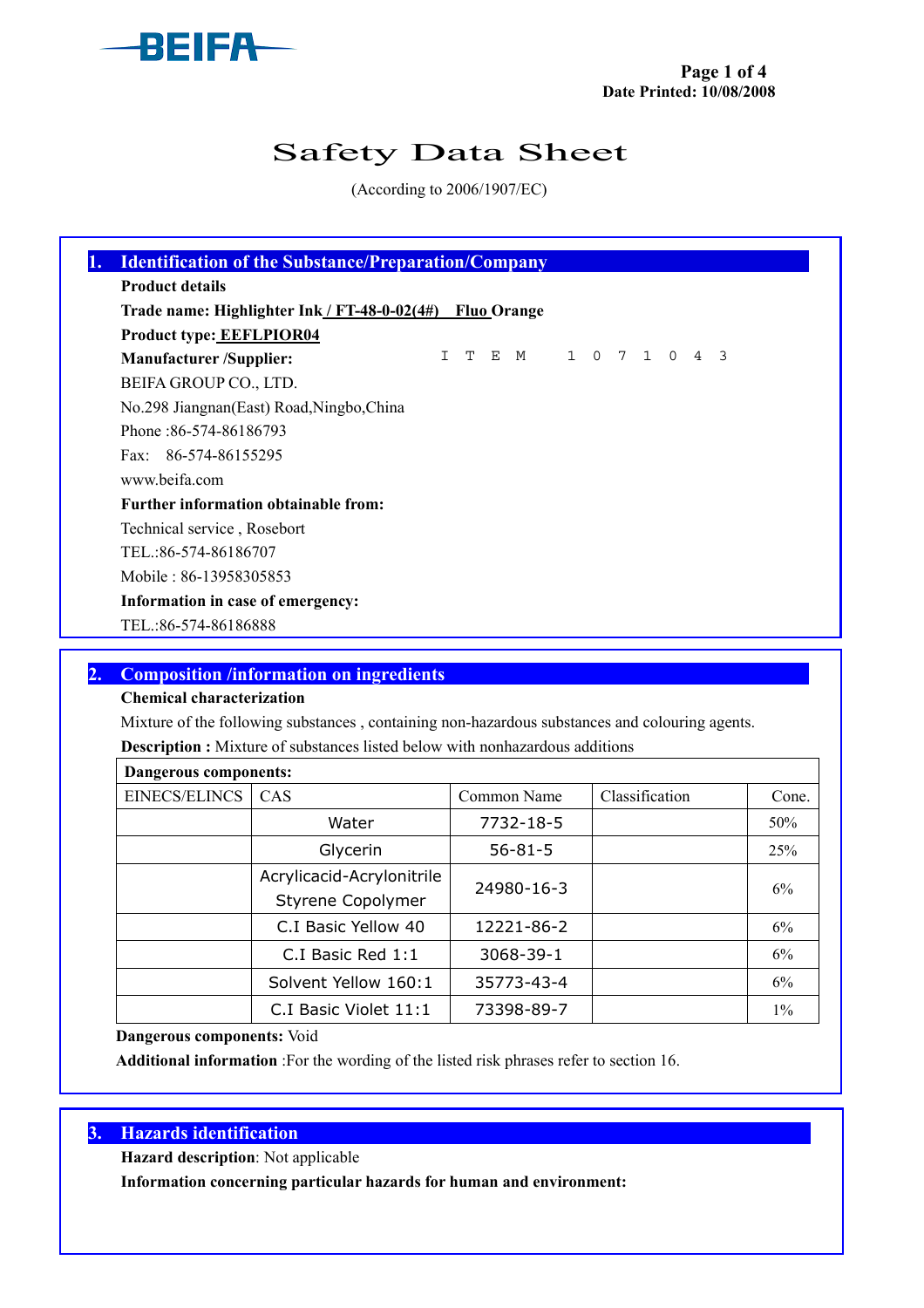

The product does not have to be labeled due to the calculation procedure of the "General Classification guideline for preparations of the EU " in the latest valid version.

#### Classification system:

The classification is according to the latest editions of the EU-lists , and extended by company and literature data.

#### 4. First –aid measures

After inhalation : Unlikely to be hazardous by inhalation.

After skin contact :Wash skin immediately with soap and water.

After eye contact: Rinse thoroughly with plenty of water or eyewash solution and contact an ophthalmologist ,if necessary.

After Ingestion: Wash out mouth with water. Obtain medical attention if ill effects occur.

Medical Treatment: Symptomatic treatment and supportive therapy as indicated.

## 5. Fire –fighting measures

Not classified as flammable .After evaporation of the water, it may emit noxious and toxic fumes, if involved in a fire.

Extinguishing media: Water, foam, dry power,  $co<sub>2</sub>$ 

Do not use:

Special precautions:

## 6. Accidental release measure

Do not release to the environment .Absorb spilled material in liquip-binding.

Material or any suitable absorbent material .

Dispose saturated binding material in compliance with local public authority regulations.

#### 7. Handling and storage

The solution is not flammable and is not active in a combustion process.

Special handing precaution are not necessary.

Keep container tightly closed and keep away from freezing.

## 8. Exposure controls / personal protection

Exposure controls: Avoid skin contact over a longer period of time .Observe the usual precautions of handling with chemicals

Personal protection:

Respiratory protection :Not necessary

#### Protection of hands:

The glove material has to be impermeable and resistant to the product /the substance /the preparation.

Due to missing tests no recommendation to the glove material can be given for the product /the preparation /the chemical mixture.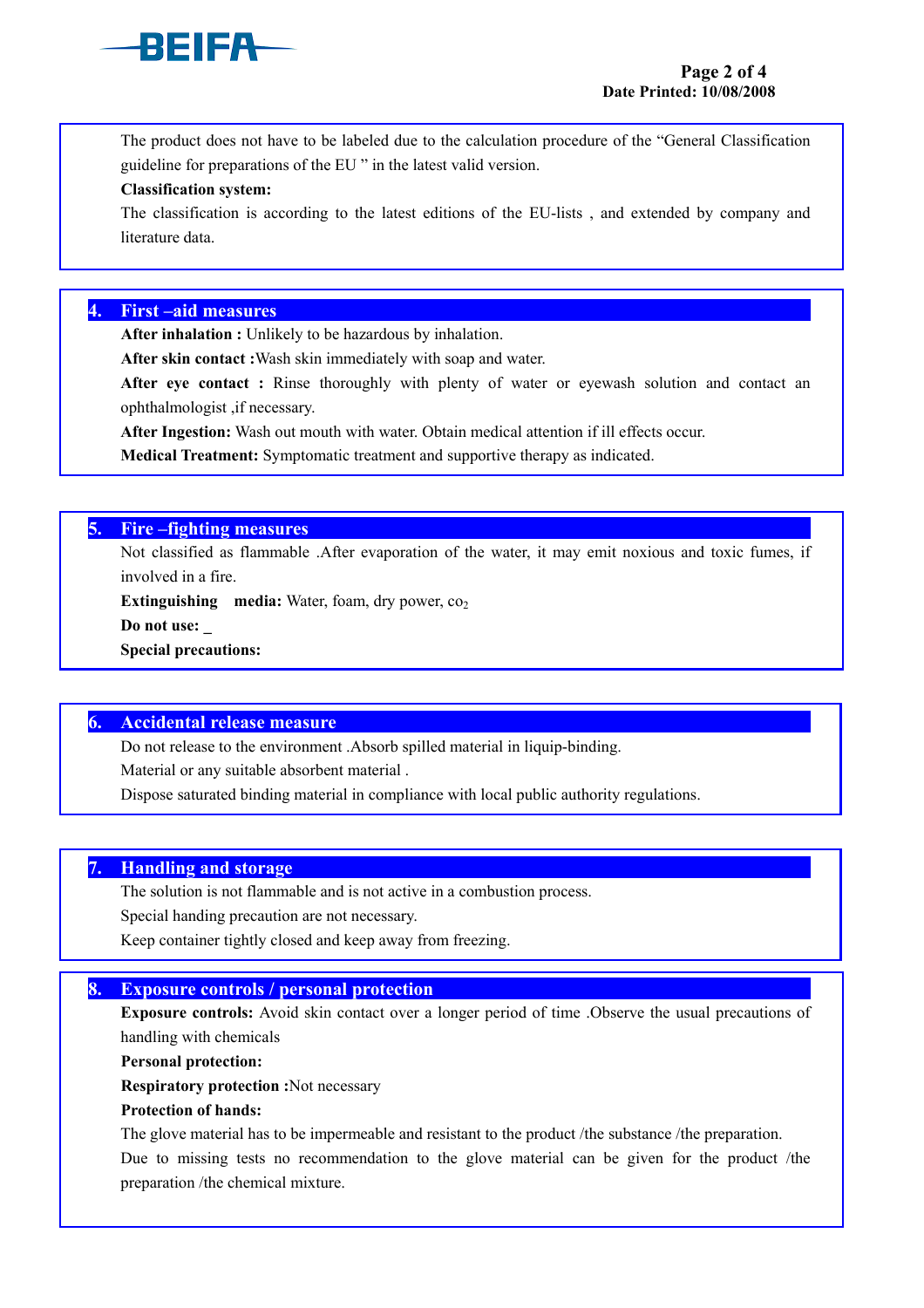

Selection of the glove material on consideration of the penetration times , rates of diffusion and the degradation.

#### Material of gloves

The selection of the suitable gloves does not only depend on the material , but also on further marks of quality and varies from manufacturer to manufacturer. As the product is a preparation of several substances , the resistance of the glove material can not be calculated in advance and has therefore to be checked prior to the application.

#### Penetration time of glove material

The exact break trough time has to be found out by the manufacturer of the protective gloves and has to be observed.

Eye protection: Goggles recommended during refilling

#### 9. Physical and chemical properties

General Information

Form : Fluid

Colour : According to product specification

Odour : almost odourless ,neutral

Change in condition

Melting point /Melting range: Undermined

Boiling point /Boiling range:  $100 \degree C$ 

Flash point :Not applicable

Self-igniting : product is not selfigniting

Danger of explosion : product does not present an explosion hazard

Vapour pressure at  $20^0C$  : :Not applicable

**Density:**  $1100$ g/cm<sup>3</sup>

Solubility in /Miscibility with

Water: Fully miscible.

PH-value at  $20^0C:6.0-7.0$ 

Viscosity:

Dynamic at  $20^0$ C: ca.5 m Pa s

Solubility in other Solvents: soluble in many polar organic solvents

#### 10. Stability and reactivity

Stability: The material will not support combustion unless the water has been evaporated.

Conditions to avoid :None known

Materials to avoid : None known

Decomposition :

Products: None, if stored and handle properly.

#### 11. Toxicological information

Acute oral Toxicity  $(LD_{50})$ : Unlikely to be hazardous.

Primary irritant effect : Unlikely to cause skin irritation.

Eye contact : May cause eye irritations.